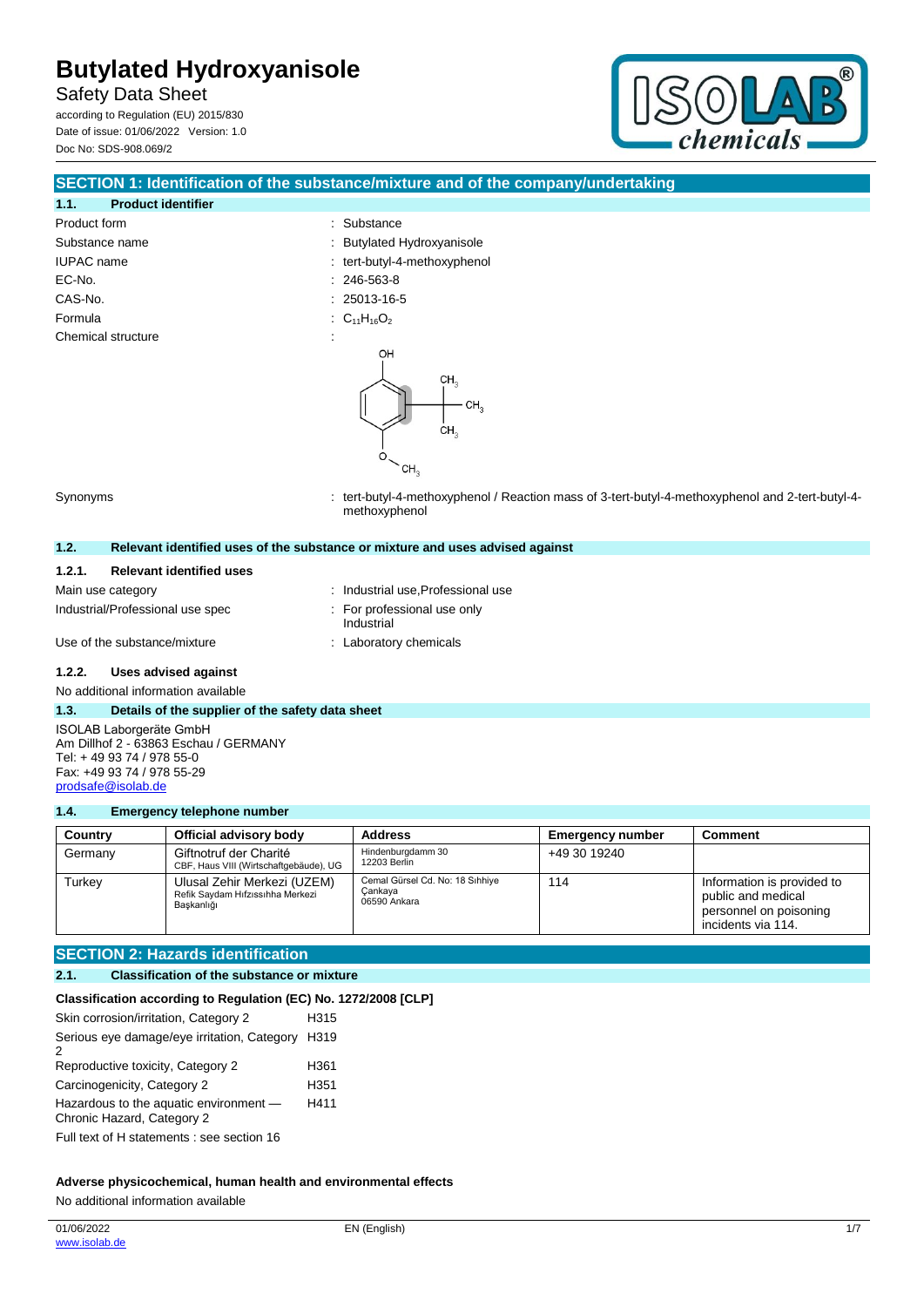Safety Data Sheet

according to Regulation (EU) 2015/830 Date of issue: 01/06/2022 Version: 1.0 Doc No: SDS-908.069/2

## **2.2. Label elements**



| Labelling according to Regulation (EC) No. 1272/2008 [CLP] |                                                                                                                                                                                                                                                                                                                                                                                                |
|------------------------------------------------------------|------------------------------------------------------------------------------------------------------------------------------------------------------------------------------------------------------------------------------------------------------------------------------------------------------------------------------------------------------------------------------------------------|
| Hazard pictograms (CLP)                                    |                                                                                                                                                                                                                                                                                                                                                                                                |
| Signal word (CLP)                                          | GHS07<br>GHS08<br>GHS09<br>: Warning                                                                                                                                                                                                                                                                                                                                                           |
| Hazard statements (CLP)                                    | H315 - Causes skin irritation.<br>H319 - Causes serious eye irritation.<br>H351 - Suspected of causing cancer.<br>H361 - Suspected of damaging fertility or the unborn child.<br>H411 - Toxic to aquatic life with long lasting effects.                                                                                                                                                       |
| Precautionary statements (CLP)                             | : P201 - Obtain special instructions before use.<br>P202 - Do not handle until all safety precautions have been read and understood.<br>P264 - Wash hands, forearms and face thoroughly after handling.<br>P273 - Avoid release to the environment.<br>P280 - Wear protective gloves/protective clothing/eye protection/face protection.<br>P302+P352 - IF ON SKIN: Wash with plenty of water. |

## **2.3. Other hazards**

## No additional information available

| <b>SECTION 3: Composition/information on ingredients</b> |                                            |     |  |
|----------------------------------------------------------|--------------------------------------------|-----|--|
| 3.1.<br><b>Substances</b>                                |                                            |     |  |
| Substance type                                           | Mono-constituent                           |     |  |
| Name                                                     | <b>Product identifier</b>                  | %   |  |
| <b>Butylated Hydroxyanisole</b>                          | (CAS-No.) 25013-16-5<br>(EC-No.) 246-563-8 | 100 |  |

Full text of H-statements: see section 16

## **3.2. Mixtures**

Not applicable

| <b>SECTION 4: First aid measures</b>                                 |                                                                                                                                                                                                               |  |  |
|----------------------------------------------------------------------|---------------------------------------------------------------------------------------------------------------------------------------------------------------------------------------------------------------|--|--|
| <b>Description of first aid measures</b><br>4.1.                     |                                                                                                                                                                                                               |  |  |
| First-aid measures general                                           | Never give anything by mouth to an unconscious person. Suspected of causing cancer. IF<br>exposed or concerned: Get medical advice/attention.                                                                 |  |  |
| First-aid measures after inhalation                                  | Allow affected person to breathe fresh air. Allow the victim to rest.                                                                                                                                         |  |  |
| First-aid measures after skin contact                                | Wash with plenty of water/ Wash contaminated clothing before reuse. If skin irritation occurs:<br>Get medical advice/attention. Specific treatment (see supplemental first aid instruction on this<br>label). |  |  |
| First-aid measures after eye contact                                 | Rinse cautiously with water for several minutes. Remove contact lenses, if present and easy to<br>do. Continue rinsing. If eye irritation persists: Get medical advice/attention.                             |  |  |
| First-aid measures after ingestion                                   | Rinse mouth. Do NOT induce vomiting. Obtain emergency medical attention.                                                                                                                                      |  |  |
| 4.2.<br>Most important symptoms and effects, both acute and delayed  |                                                                                                                                                                                                               |  |  |
| Symptoms/effects                                                     | Suspected of damaging fertility or the unborn child.                                                                                                                                                          |  |  |
| Symptoms/effects after skin contact                                  | Causes skin irritation.                                                                                                                                                                                       |  |  |
| Symptoms/effects after eye contact                                   | : Causes serious eye irritation.                                                                                                                                                                              |  |  |
| 4.3.                                                                 | Indication of any immediate medical attention and special treatment needed                                                                                                                                    |  |  |
| No additional information available                                  |                                                                                                                                                                                                               |  |  |
| <b>SECTION 5: Firefighting measures</b>                              |                                                                                                                                                                                                               |  |  |
| <b>Extinguishing media</b><br>5.1.                                   |                                                                                                                                                                                                               |  |  |
| suitable extinguishing media                                         | : Foam. Dry powder. Carbon dioxide. Water spray. Sand.                                                                                                                                                        |  |  |
| Unsuitable extinguishing media<br>: Do not use a heavy water stream. |                                                                                                                                                                                                               |  |  |
| 5.2.<br>Special hazards arising from the substance or mixture        |                                                                                                                                                                                                               |  |  |

| No additional information available |
|-------------------------------------|
| 01/06/2022                          |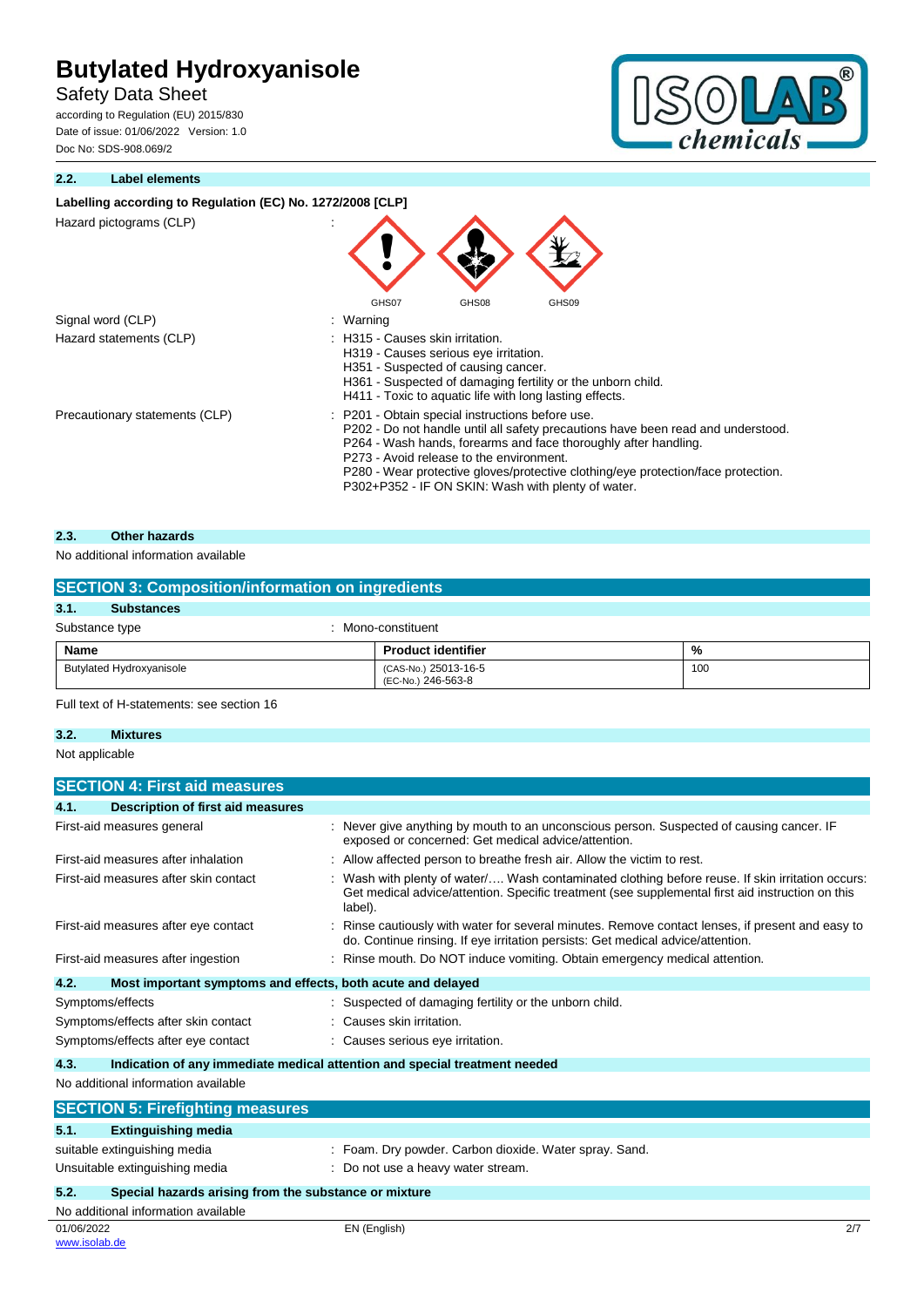Safety Data Sheet

according to Regulation (EU) 2015/830 Date of issue: 01/06/2022 Version: 1.0 Doc No: SDS-908.069/2



| 5.3.                           | <b>Advice for firefighters</b>                                      |                                                                                                                                                                                                                                                                                                                           |  |
|--------------------------------|---------------------------------------------------------------------|---------------------------------------------------------------------------------------------------------------------------------------------------------------------------------------------------------------------------------------------------------------------------------------------------------------------------|--|
|                                | Firefighting instructions                                           | : Use water spray or fog for cooling exposed containers. Exercise caution when fighting any<br>chemical fire. Prevent fire fighting water from entering the environment.                                                                                                                                                  |  |
| Protection during firefighting |                                                                     | : Do not enter fire area without proper protective equipment, including respiratory protection.                                                                                                                                                                                                                           |  |
|                                | <b>SECTION 6: Accidental release measures</b>                       |                                                                                                                                                                                                                                                                                                                           |  |
| 6.1.                           | Personal precautions, protective equipment and emergency procedures |                                                                                                                                                                                                                                                                                                                           |  |
| 6.1.1.                         | For non-emergency personnel                                         |                                                                                                                                                                                                                                                                                                                           |  |
|                                | Emergency procedures                                                | : Evacuate unnecessary personnel.                                                                                                                                                                                                                                                                                         |  |
| 6.1.2.                         | For emergency responders                                            |                                                                                                                                                                                                                                                                                                                           |  |
|                                | Protective equipment                                                | : Equip cleanup crew with proper protection.                                                                                                                                                                                                                                                                              |  |
|                                | Emergency procedures                                                | : Ventilate area.                                                                                                                                                                                                                                                                                                         |  |
| 6.2.                           | <b>Environmental precautions</b>                                    |                                                                                                                                                                                                                                                                                                                           |  |
|                                |                                                                     | Prevent entry to sewers and public waters. Notify authorities if liquid enters sewers or public waters. Avoid release to the environment.                                                                                                                                                                                 |  |
| 6.3.                           | Methods and material for containment and cleaning up                |                                                                                                                                                                                                                                                                                                                           |  |
|                                | Methods for cleaning up                                             | : On land, sweep or shovel into suitable containers. Minimise generation of dust. Store away<br>from other materials.                                                                                                                                                                                                     |  |
| 6.4.                           | Reference to other sections                                         |                                                                                                                                                                                                                                                                                                                           |  |
|                                | See Heading 8. Exposure controls and personal protection.           |                                                                                                                                                                                                                                                                                                                           |  |
|                                | <b>SECTION 7: Handling and storage</b>                              |                                                                                                                                                                                                                                                                                                                           |  |
| 7.1.                           | <b>Precautions for safe handling</b>                                |                                                                                                                                                                                                                                                                                                                           |  |
|                                | Precautions for safe handling                                       | Wash hands and other exposed areas with mild soap and water before eating, drinking or<br>smoking and when leaving work. Provide good ventilation in process area to prevent formation<br>of vapour. Obtain special instructions before use. Do not handle until all safety precautions<br>have been read and understood. |  |
|                                | Hygiene measures                                                    | : Wash hands, forearms and face thoroughly after handling.                                                                                                                                                                                                                                                                |  |
| 7.2.                           | Conditions for safe storage, including any incompatibilities        |                                                                                                                                                                                                                                                                                                                           |  |
|                                | Storage conditions                                                  | : Keep only in the original container in a cool, well ventilated place away from : Keep container<br>closed when not in use.                                                                                                                                                                                              |  |
|                                | Incompatible products                                               | Strong bases. Strong acids.                                                                                                                                                                                                                                                                                               |  |
|                                | Incompatible materials                                              | Sources of ignition. Direct sunlight.                                                                                                                                                                                                                                                                                     |  |
| 7.3.                           | Specific end use(s)                                                 |                                                                                                                                                                                                                                                                                                                           |  |
|                                | No additional information available                                 |                                                                                                                                                                                                                                                                                                                           |  |
|                                | <b>SECTION 8: Exposure controls/personal protection</b>             |                                                                                                                                                                                                                                                                                                                           |  |
| 8.1.                           | <b>Control parameters</b>                                           |                                                                                                                                                                                                                                                                                                                           |  |
|                                | No additional information available                                 |                                                                                                                                                                                                                                                                                                                           |  |
| 8.2.                           | <b>Exposure controls</b>                                            |                                                                                                                                                                                                                                                                                                                           |  |
|                                | Personal protective equipment:                                      |                                                                                                                                                                                                                                                                                                                           |  |
|                                | Avoid all unnecessary exposure.                                     |                                                                                                                                                                                                                                                                                                                           |  |
|                                | Hand protection:                                                    |                                                                                                                                                                                                                                                                                                                           |  |
|                                | Wear protective gloves.                                             |                                                                                                                                                                                                                                                                                                                           |  |
| Eye protection:                |                                                                     |                                                                                                                                                                                                                                                                                                                           |  |
|                                | Chemical goggles or safety glasses                                  |                                                                                                                                                                                                                                                                                                                           |  |
|                                | Skin and body protection:                                           |                                                                                                                                                                                                                                                                                                                           |  |
|                                | Wear suitable protective clothing                                   |                                                                                                                                                                                                                                                                                                                           |  |

**Respiratory protection:**

Wear appropriate mask

**Personal protective equipment symbol(s):**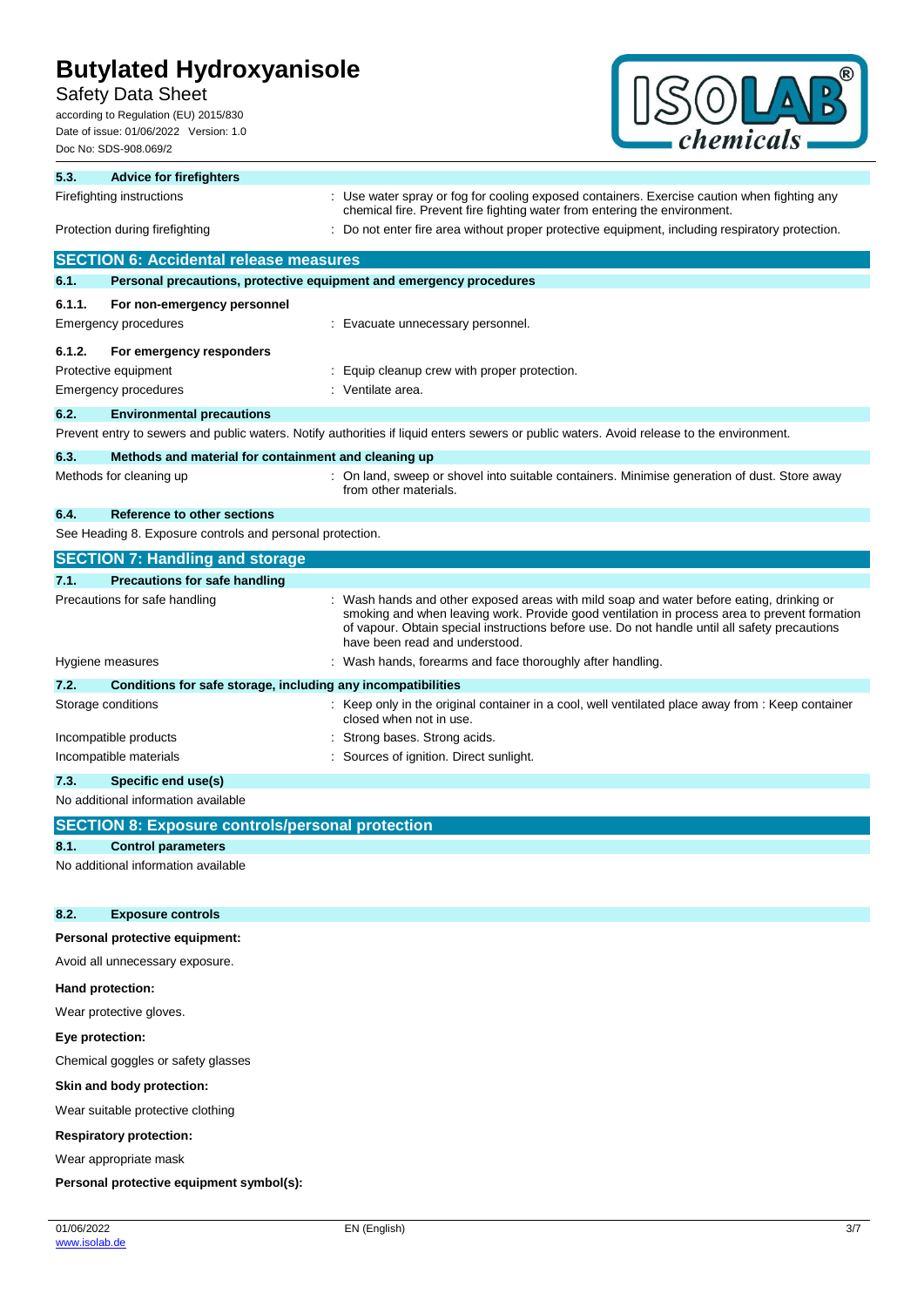Safety Data Sheet

according to Regulation (EU) 2015/830 Date of issue: 01/06/2022 Version: 1.0 Doc No: SDS-908.069/2





## **Other information:**

Do not eat, drink or smoke during use.

| <b>SECTION 9: Physical and chemical properties</b>            |                          |  |
|---------------------------------------------------------------|--------------------------|--|
| 9.1.<br>Information on basic physical and chemical properties |                          |  |
| Physical state                                                | Solid                    |  |
| Colour                                                        | Colourless.              |  |
| Odour                                                         | characteristic.          |  |
| Odour threshold                                               | No data available        |  |
| Molecular mass                                                | 180.25 g/mol             |  |
| рH                                                            | 4.8 (10 g/l, 25 °C)      |  |
| Relative evaporation rate (butylacetate=1)                    | No data available        |  |
| Melting point                                                 | 48 - 63 $^{\circ}$ C     |  |
| Freezing point                                                | No data available        |  |
| Boiling point                                                 | > 240 °C at ca.1.013 hPa |  |
| Flash point                                                   | No data available        |  |
| Auto-ignition temperature                                     | No data available        |  |
| Decomposition temperature                                     | No data available        |  |
| Flammability (solid, gas)                                     | Non flammable.           |  |
| Vapour pressure                                               | No data available        |  |
| Relative vapour density at 20 °C                              | No data available        |  |
| Relative density                                              | No data available        |  |
| Solubility                                                    | Water: Insoluble         |  |
| Log Pow                                                       | No data available        |  |
| Viscosity, kinematic                                          | No data available        |  |
| Viscosity, dynamic                                            | No data available        |  |
| <b>Explosive properties</b>                                   | No data available        |  |
| Oxidising properties                                          | No data available        |  |
| <b>Explosion limits</b>                                       | No data available        |  |
| 9.2.<br><b>Other information</b>                              |                          |  |
| No additional information available                           |                          |  |
| <b>SECTION 10: Stability and reactivity</b>                   |                          |  |
| 10.1.<br><b>Reactivity</b>                                    |                          |  |

| 10. L            | Reacuvily                                            |
|------------------|------------------------------------------------------|
|                  | No additional information available                  |
| 10.2.            | <b>Chemical stability</b>                            |
| Not established. |                                                      |
| 10.3.            | <b>Possibility of hazardous reactions</b>            |
| Not established. |                                                      |
| 10.4.            | <b>Conditions to avoid</b>                           |
|                  | Direct sunlight. Extremely high or low temperatures. |
| 10.5.            | Incompatible materials                               |
|                  | Strong acids. Strong bases.                          |
| 10.6.            | Hazardous decomposition products                     |
|                  | fume. Carbon monoxide. Carbon dioxide.               |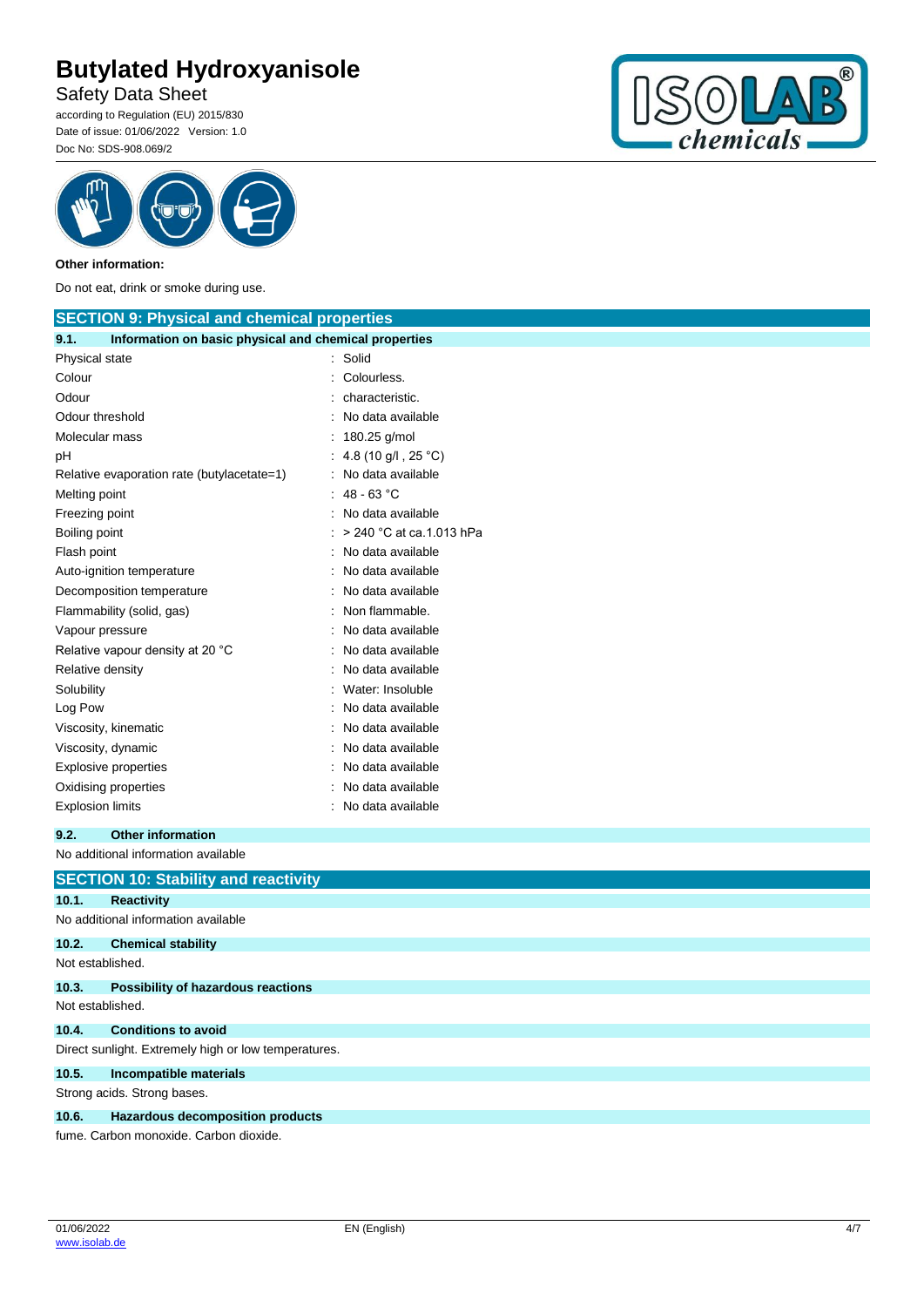Safety Data Sheet

according to Regulation (EU) 2015/830 Date of issue: 01/06/2022 Version: 1.0 Doc No: SDS-908.069/2



| <b>SECTION 11: Toxicological information</b>           |                                                                                            |  |
|--------------------------------------------------------|--------------------------------------------------------------------------------------------|--|
| 11.1.<br>Information on toxicological effects          |                                                                                            |  |
| Acute toxicity (oral)                                  | Not classified                                                                             |  |
| Acute toxicity (dermal)                                | Not classified                                                                             |  |
| Acute toxicity (inhalation)                            | Not classified                                                                             |  |
| Butylated Hydroxyanisole (25013-16-5)                  |                                                                                            |  |
| LD50 dermal rat                                        | > 2000 mg/kg bodyweight Animal: rat, Guideline: OECD Guideline 402 (Acute Dermal Toxicity) |  |
| Skin corrosion/irritation                              | Causes skin irritation.                                                                    |  |
| Serious eye damage/irritation                          | Causes serious eye irritation.                                                             |  |
| Respiratory or skin sensitisation                      | Not classified                                                                             |  |
| Additional information                                 | Based on available data, the classification criteria are not met                           |  |
| Germ cell mutagenicity                                 | Not classified                                                                             |  |
| Additional information                                 | Based on available data, the classification criteria are not met                           |  |
| Carcinogenicity                                        | Suspected of causing cancer.                                                               |  |
| Reproductive toxicity                                  | Suspected of damaging fertility or the unborn child.                                       |  |
| STOT-single exposure                                   | Not classified                                                                             |  |
| Additional information                                 | Based on available data, the classification criteria are not met                           |  |
| STOT-repeated exposure                                 | Not classified                                                                             |  |
| Additional information                                 | Based on available data, the classification criteria are not met                           |  |
| Aspiration hazard                                      | Not classified                                                                             |  |
| Additional information                                 | Based on available data, the classification criteria are not met                           |  |
| Potential adverse human health effects and<br>symptoms | : Based on available data, the classification criteria are not met.                        |  |
| <b>SECTION 12: Ecological information</b>              |                                                                                            |  |
| 12.1.<br><b>Toxicity</b>                               |                                                                                            |  |
| Frology - water                                        | Toxic to aquatic life with long lasting effects                                            |  |

| Ecology - water                                               | : Toxic to aquatic life with long lasting effects.     |
|---------------------------------------------------------------|--------------------------------------------------------|
| Hazardous to the aquatic environment, short-<br>term (acute)  | : Not classified                                       |
| Hazardous to the aquatic environment, long-<br>term (chronic) | : Toxic to aquatic life with long lasting effects.     |
| Butylated Hydroxyanisole (25013-16-5)                         |                                                        |
| EC50 72h algae (1)                                            | 9.05 mg/l Test organisms (species): Chlorella vulgaris |
| EC50 72h algae (2)                                            | 9.33 mg/l Test organisms (species): Chlorella vulgaris |

| 12.2.                                 |                                           |                                                         |  |  |  |  |
|---------------------------------------|-------------------------------------------|---------------------------------------------------------|--|--|--|--|
|                                       | Persistence and degradability             |                                                         |  |  |  |  |
| Butylated Hydroxyanisole (25013-16-5) |                                           |                                                         |  |  |  |  |
| Persistence and degradability         |                                           | May cause long-term adverse effects in the environment. |  |  |  |  |
| 12.3.                                 | <b>Bioaccumulative potential</b>          |                                                         |  |  |  |  |
| Butylated Hydroxyanisole (25013-16-5) |                                           |                                                         |  |  |  |  |
| Bioaccumulative potential             |                                           | Not established.                                        |  |  |  |  |
| 12.4.                                 | <b>Mobility in soil</b>                   |                                                         |  |  |  |  |
| No additional information available   |                                           |                                                         |  |  |  |  |
| 12.5.                                 | <b>Results of PBT and vPvB assessment</b> |                                                         |  |  |  |  |
| No additional information available   |                                           |                                                         |  |  |  |  |

## **12.6. Other adverse effects**

Additional information  $\blacksquare$  : Avoid release to the environment.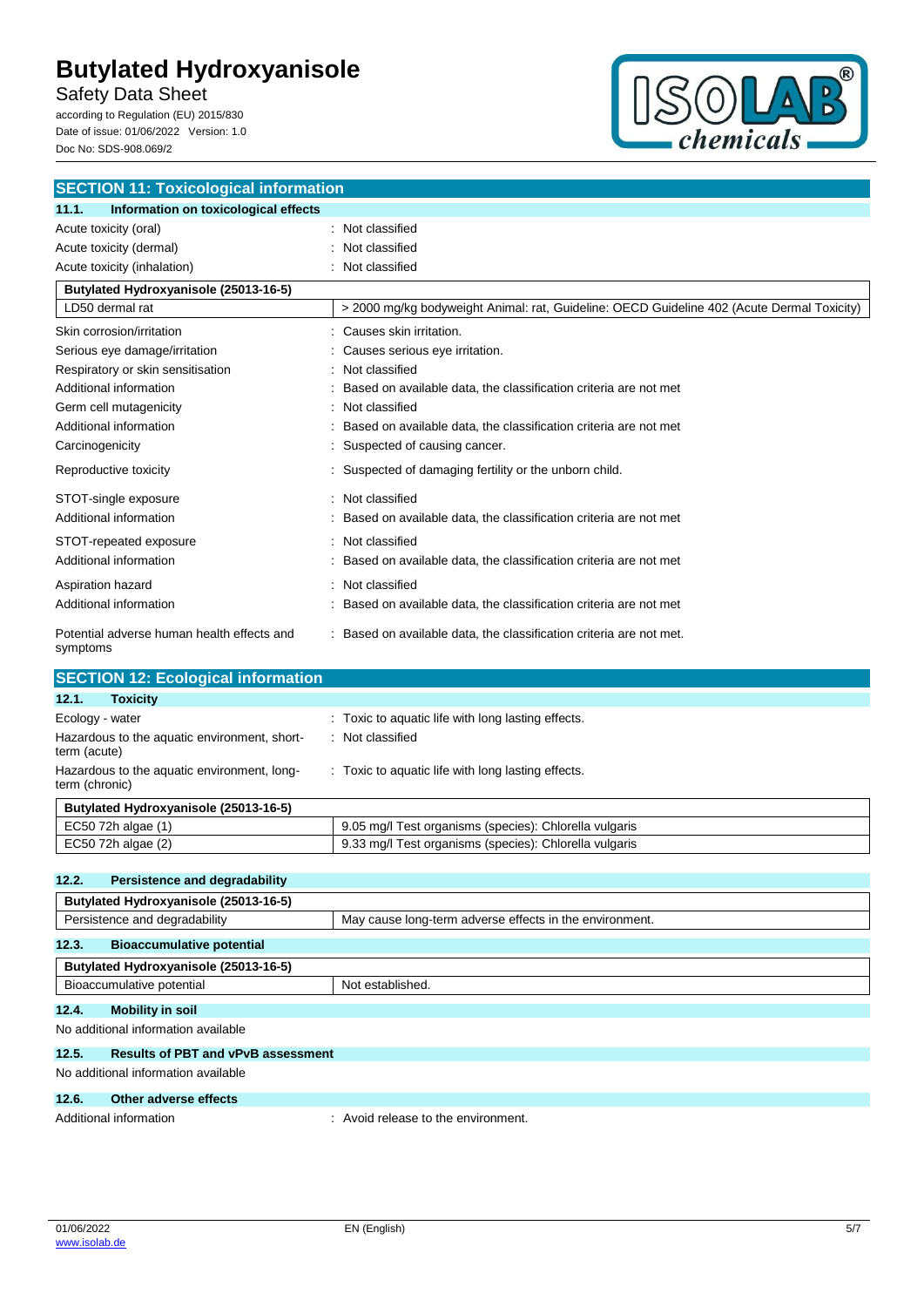# Safety Data Sheet

according to Regulation (EU) 2015/830 Date of issue: 01/06/2022 Version: 1.0 Doc No: SDS-908.069/2



# **SECTION 13: Disposal considerations**

## **13.1. Waste treatment methods**

Product/Packaging disposal recommendations : Dispose in a safe manner in accordance with local/national regulations. Dispose of contents/container to hazardous or special waste collection point, in accordance with local, regional, national and/or international regulation.

Ecology - waste materials **Ecology** - waste materials **interval** : Avoid release to the environment.

## **SECTION 14: Transport information**

In accordance with ADR / RID / IMDG / IATA / ADN

| <b>ADR</b>             | <b>IMDG</b>                  | <b>IATA</b>                            | <b>ADN</b>     | <b>RID</b>     |
|------------------------|------------------------------|----------------------------------------|----------------|----------------|
| UN number<br>14.1.     |                              |                                        |                |                |
| Not applicable         | Not applicable               | Not applicable                         | Not applicable | Not applicable |
| 14.2.                  | UN proper shipping name      |                                        |                |                |
| Not applicable         | Not applicable               | Not applicable                         | Not applicable | Not applicable |
| Not applicable         | Not applicable               | Not applicable                         | Not applicable | Not applicable |
| 14.3.                  | Transport hazard class(es)   |                                        |                |                |
| Not applicable         | Not applicable               | Not applicable                         | Not applicable | Not applicable |
| Not applicable         | Not applicable               | Not applicable                         | Not applicable | Not applicable |
| 14.4.<br>Packing group |                              |                                        |                |                |
| Not applicable         | Not applicable               | Not applicable                         | Not applicable | Not applicable |
| 14.5.                  | <b>Environmental hazards</b> |                                        |                |                |
| Not applicable         | Not applicable               | Not applicable                         | Not applicable | Not applicable |
|                        |                              | No supplementary information available |                |                |

## **14.6. Special precautions for user**

## **- Overland transport**

Not applicable

#### **- Transport by sea**

Not applicable

#### **- Air transport**

Not applicable

## **- Inland waterway transport**

Not applicable

# **- Rail transport**

Not applicable

**14.7. Transport in bulk according to Annex II of Marpol and the IBC Code**

Not applicable

### **SECTION 15: Regulatory information**

**15.1. Safety, health and environmental regulations/legislation specific for the substance or mixture**

### **15.1.1. EU-Regulations**

No REACH Annex XVII restrictions Butylated Hydroxyanisole is not on the REACH Candidate List Butylated Hydroxyanisole is not on the REACH Annex XIV List

## **15.1.2. National regulations**

### **Germany**

Reference to AwSV **:** Water hazard class (WGK) 2, Significantly hazardous to water (Classification according to AwSV; ID No. 3898)

: Is not subject of the 12. BlmSchV (Hazardous Incident Ordinance)

12th Ordinance Implementing the Federal Immission Control Act - 12.BImSchV

**Netherlands**